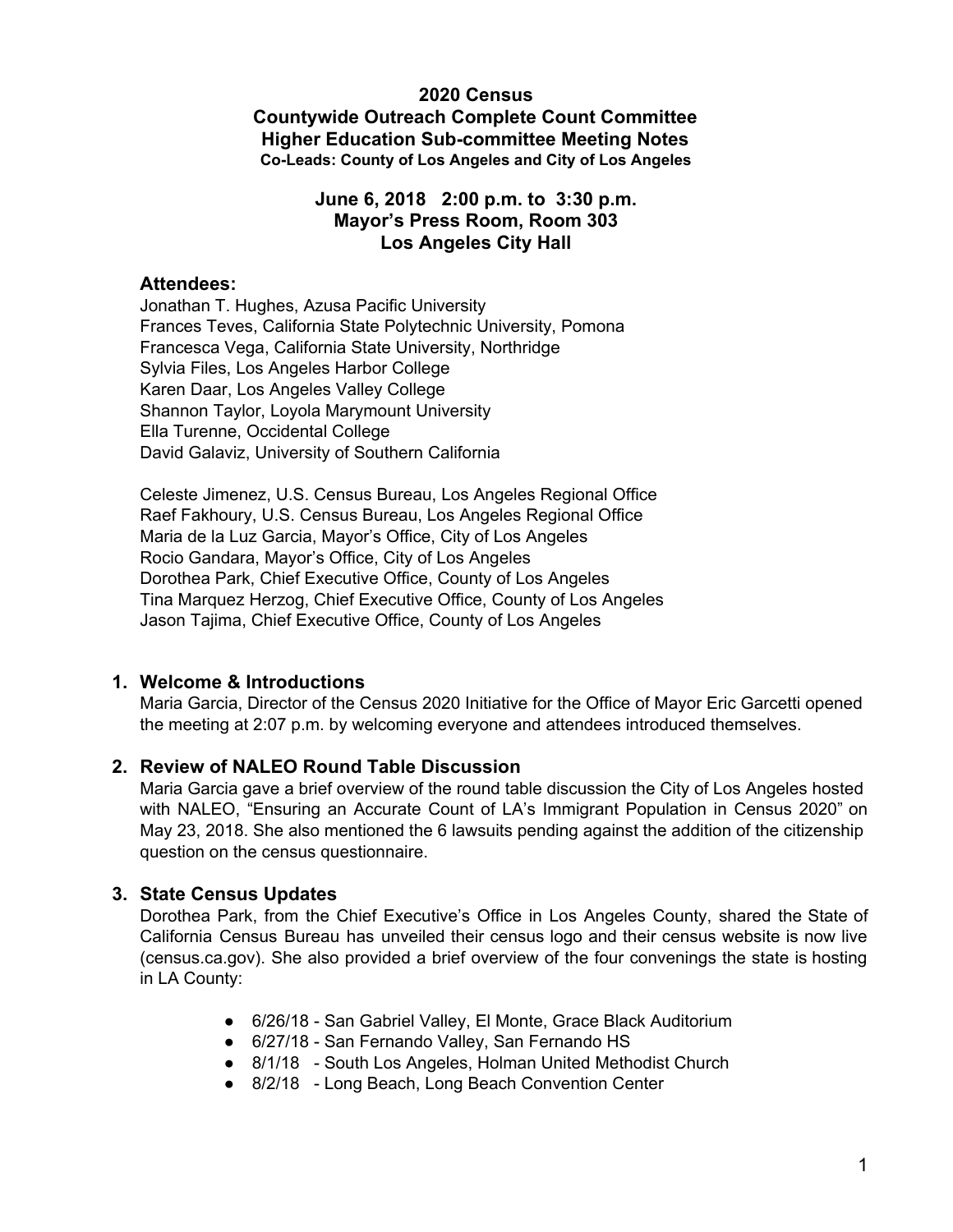# **4. Review & Discuss Draft Higher Education Census Outreach Strategic Plan and Work Plan for Census Outreach:**

Dorothea Park called attendees attention to the Higher Education Subcommittee Strategic Plan, which summarizes outreach ideas the subcommittee members have discussed in previous meetings. She also referenced the strategies and issues handout, which contains other outreach ideas and issues of concern the subcommittee identified in previous meetings. Lastly, she informed subcommittee members that they are now to develop their own individual work plans for their colleges or universities that will track accomplishments, challenges and next steps. Consider ways to also promote off campus to surrounding Hard- to-Survey (HTS) neighborhoods (student housing) if possible. Dorothea noted that colleges should look at cross-campus collaborations, where feasible and there may be different strategies and projects developed for the administration and for students.

Francesca Vega from CSUN asked if the City/County reached out to the CSU and UC central offices and asked for program content for the state's convenings. Maria Garcia and Dorothea Park provided more information on the state's convenings.

Ella Turenne from Occidental College asked how to engage students in the Census Goodwill Ambassadors (CGA) program that the City/County plans to roll out. Dorothea Park stated that a toolkit for the program still needs to be developed, and that students will have to be trained, ie. to staff Census Actions Kiosks (CAKs) on campus, undertake neighborhood walks, and host town halls on campus. She indicated that each campus will have to develop their own CGA program that fits their campus' need. Maria Garcia added that as each college develops their own outreach plan and CGA program, the City/County will then learn how to best support each college or university. Dorothea further added that the City/County's role is to fill in the gaps.

Ella Turenne from Occidental College inquired about the inclusion of the citizenship question on the Census 2020 questionnaire and what type of messaging the City/County will be using. Maria Garcia mentioned that the round table discussion the City hosted with NALEO, "Ensuring an Accurate Count of LA's Immigrant Population in Census 2020" offered some insight. With the pending litigation around the addition of the citizenship question, Maria indicated there is not a resolution yet, and ultimately we do not know if the question will be added. Further, she mentioned that both NALEO and Asian Americans Advancing Justice are undertaking message research now and those findings will be released later this year.

Celeste Jimenez from the L.A. Regional Census Bureau Office reported that the Census test in Rhode Island produced a 45% self response rate and only tested systems. There was no media campaign or outreach/partnership activities associated with the test. She further indicated that the general public is only aware of the citizenship question if they are aware of the census, and their priority is to ensure that the general public is aware of the census.

Dorothea Park noted that since the test in Rhode Island is the only test nationwide, we will have to make some assumptions based on the 45% self response rate, even though not much information is known about the participation of Hard-to-Count populations. The Census Bureau's test in Rhode Island did not include the citizenship question.

Maria Garcia added that it will be even more important to identify key assets to reach immigrants.